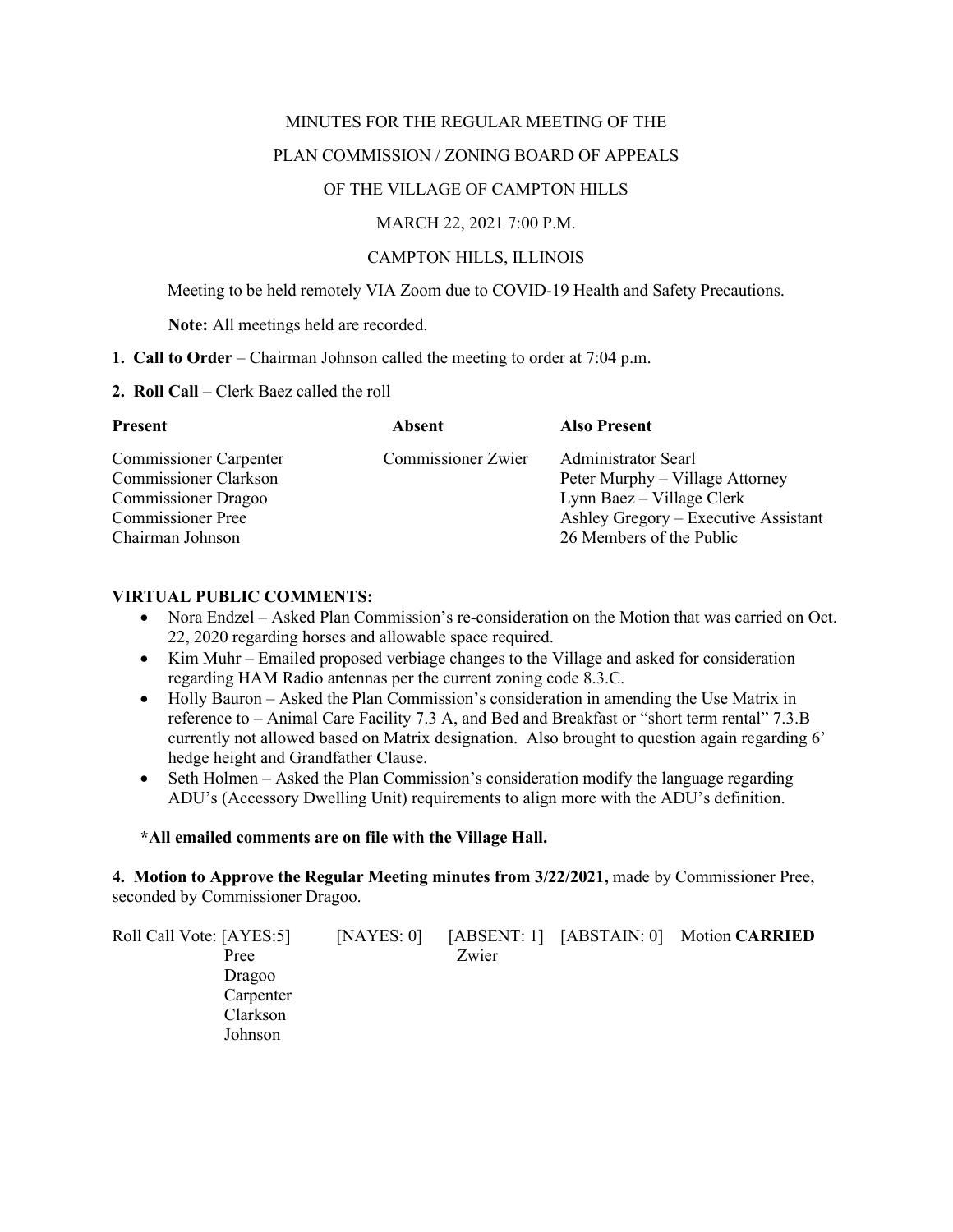# **5. Zoning Code Update Frequently Asked Questions (FAQ) Presentation:**

Village Attorney – Peter Murphy presented and went through each question and answer of the Zoning Code Update FAQ's that were selected from the most commonly asked questions by the residents of Campton Hills. This is a continued attempt to inform and help the public get an understanding of this initiative.

The FAQ's have been posted on the Village's website and will be mailed out to the residents over the next couple weeks.

### **6. Unfiinished Business:**

### **a.) Zoning Code Update Outstanding Items i. Horse clarification**

The Board discussed the Motion that was made and carried from the Oct. 22, 2020 meeting regarding the amount of space allowable for 1 horse and subsequent horses thereafter. (**Excerpt below**).

Commissioner Clarkson reconfirmed the information in the motion, and consensus from the Plan Commission, should remain as stated. An additional motion will be made to amend wording as listed below.

# **\*\*Excerpt from Oct. 22, 2020 meeting minutes:**

**Motion to accept** Mr. Muncie's Animal Unit Table 1 animal unit per **(1) acre** – horse, mule, donkey (excluding cattle, swine which requires 2 acres). ½ acre increments for each additional horse with **sufficient** manure management in place. Motion made by Commissioner Clarkson, seconded by Commissioner Brauer

Motion to **Amend** the previously accepted Motion above to change the wording from **appropriate** manure management to **sufficient,** was made by Commissioner Pree, seconded by Commissioner Carpenter.

Roll Call Vote: [AYES:5] [NAYES: 0] [ABSENT: 1] [ABSTAIN: 0] Motion **CARRIED** Pree Zwier Carpenter Clarkson Dragoo Johnson

# **ii. RV clarification**

Attorney Murphy clarified the difference between Storage vs Parked RV's.

#### **iii. Commercial Vehicle**

Attorney Murphy read the code and clarified the difference between Storage and Parking of Commercial Vehicles and Commercial trucks vs personal truck and size limitations.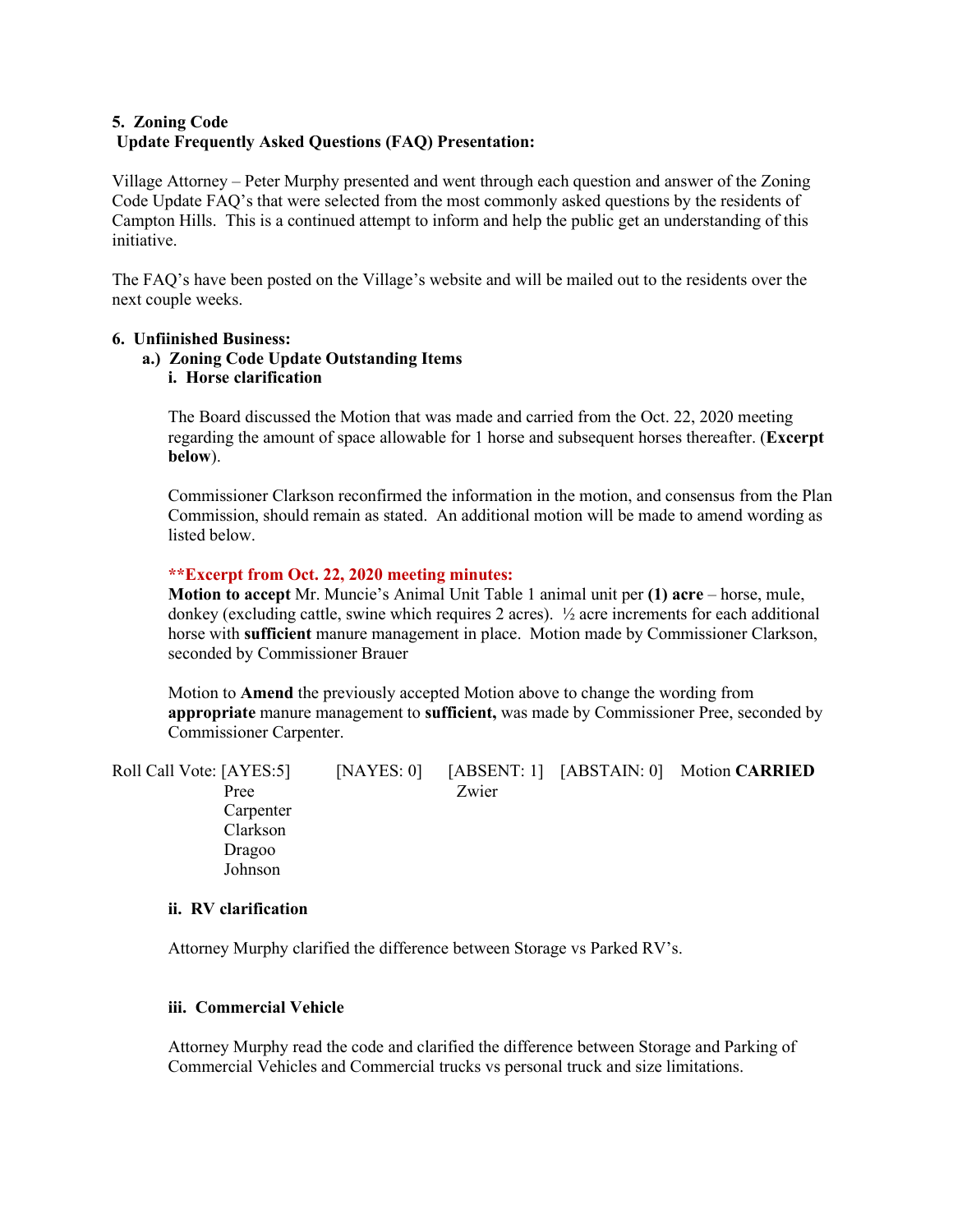Motion to **Maintain** the Kane County Code adopted by the Village in 2007, regarding **Recreational Vehicles** and **Commercial Vehicles** and **Trucks** parking and storage as it is written. **\*Change in size of truck was increased to 1 ton from ¾ ton**. Motion made by Commissioner Carpenter, seconded by Commissioner Clarkson.

Roll Call Vote: [AYES:5] [NAYES: 0] [ABSENT: 1] [ABSTAIN: 0] Motion **CARRIED** Carpenter Zwier Clarkson Dragoo Pree Johnson

# **Open Space Clarification – by Village Attorney Peter Murphy**

Recommendation from the Staff – only have 1 classification of Open Space.

Permitted Use – no permission required Special Use – needs to go before the ZBA for approval.

# **iv. Review Use Matrix**

Assignment of the Board suggested by Chairman Johnson, to review the **USE Matrix** and prepare to discuss at the April 26<sup>th</sup>. meeting.

Consensus from the Board is to review.

**b).** Motion to cancel upcoming Public Hearing, scheduled for 4-26-2021 (Announcement of hearing delay until in-person attendance can be accommodated). Motion made by Commissioner Clarkson, seconded by Commissioner Dragoo.

| Roll Call Vote: [AYES:5] | [NAYES: 0] |       | [ABSENT: 1] [ABSTAIN: 0] Motion CARRIED |
|--------------------------|------------|-------|-----------------------------------------|
| Clarkson                 |            | Zwier |                                         |
| Dragoo                   |            |       |                                         |
| Carpenter                |            |       |                                         |
| Pree                     |            |       |                                         |
| Johnson                  |            |       |                                         |

#### **7. New Business:**

 **a.)** Motion **not to recommend** approval of Kane County Application for Zoning Map Amendment and/or Special Use, relating to property at 9N410 Burlington Rd,. Hamshire, Il. (Ludwig Petition). Motion made by Commissioner Pree, seconded by Commissioner Carpenter

| [NAYES: 0] |       |                                         |
|------------|-------|-----------------------------------------|
|            | Zwier |                                         |
|            |       |                                         |
|            |       |                                         |
|            |       |                                         |
|            |       |                                         |
|            |       | [ABSENT: 1] [ABSTAIN: 0] Motion CARRIED |

Next Regular meeting scheduled for Monday, April 26, 2021.